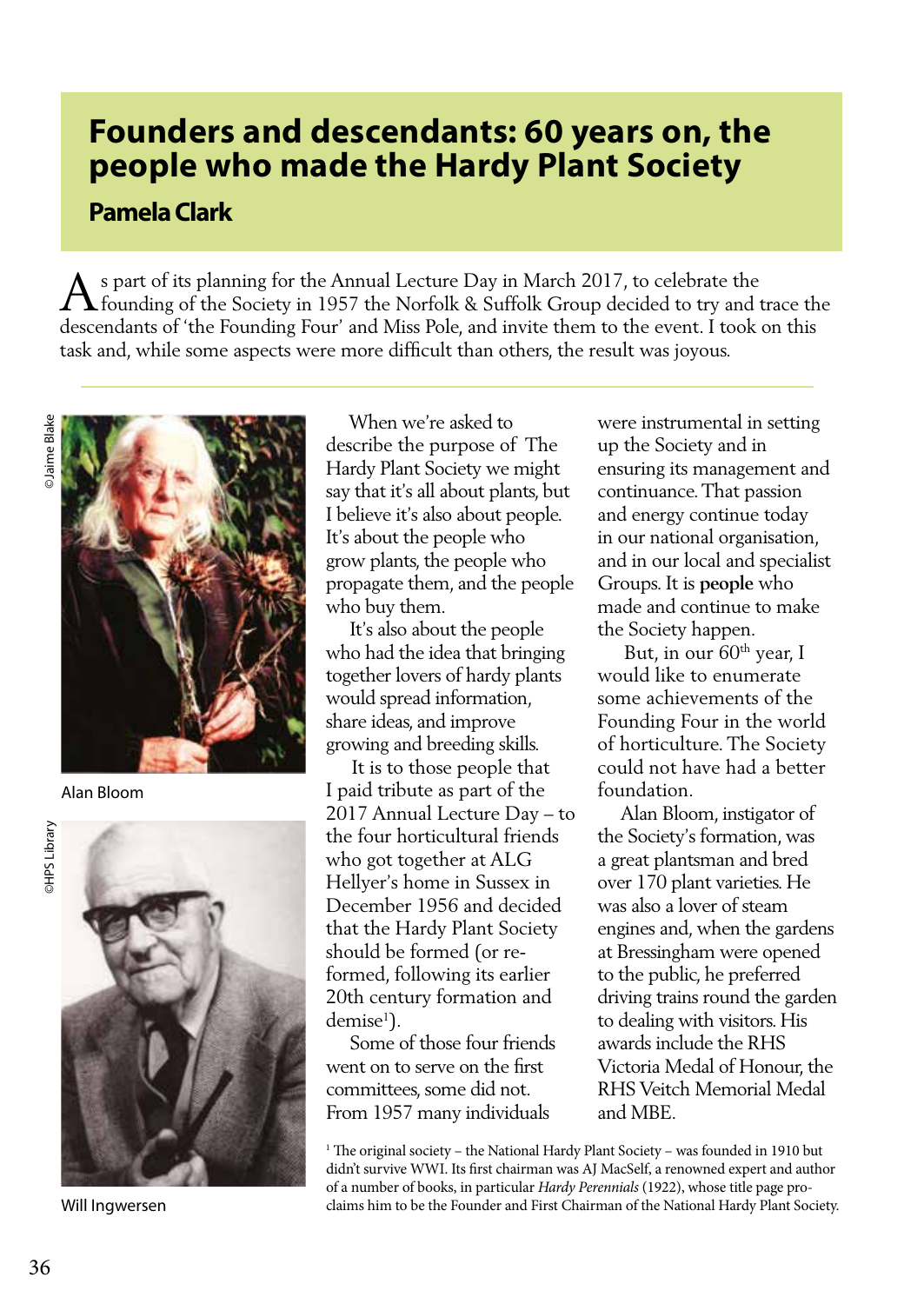Will Ingwersen was a nurseryman and, to many, best known for his work on alpines. He was President of the Horticultural Trades Association, and Vice President of both the Alpine Garden Society and the RHS. He also had steam trains running next to the nursery. (This seems to be an interest shared by many hardy planters, including our current President, Roy Lancaster.)

 Arthur Hellyer was a horticulturalist and editor of *Amateur Gardening* magazine. His practical gardening books became the *vade mecum* of many a fledgling gardener. He was an RHS judge, a founder member of the Garden History Society, Fellow of The Linnean Society, RHS Associate of Honour, holder of the RHS Victoria Medal of Honour, and MBE. Mr Hellyer had an interesting link back to Mr MacSelf: MacSelf first introduced Arthur Hellyer to horticultural journalism and then handed on to him the editorship of *Amateur Gardening*. An interesting local snippet for us in the Norfolk & Suffolk Group is that Arthur's maternal grandfather came from a Huguenot family in West Walton, near Wisbech.

 John Sambrook served on the RHS Floral A (Herbaceous Plant) committee from 1977 to 1993, became an RHS Associate of Honour in 1986, and was editor of *Nurseryman* and *Garden Centre* magazine.

 It wouldn't be appropriate when discussing the creation and continuation of the Society

to omit the role played by Miss Pole. She was the lady who 'saved' the Society in 1961 when it was in danger of closing down. Not only that, she also organised the local scout troop from her home, ran the family nursery and was a breeder of plants. She was invaluable: in 1964 during a discussion on plant nomenclature for an HPS pamphlet, Will Ingwersen wrote to her that 'Mr Bloom is not very botanically minded'.

 Sixty years on, as you might expect, none of them are still around. But as part of the 2017 anniversary the Norfolk & Suffolk Group thought it would be a good idea to find their descendants and invite them to the Annual Lecture Day. Would this be a daunting task? The job fell to me – somehow, I think I volunteered. I am pleased to say that, in the end, I succeeded. Some I found very quickly, while others took a little more time...

 We'd decided to limit the invitation to one 'descendant' per founding family. In Norfolk we have plenty of Blooms, so the difficulty might have been deciding who to invite. At the start of my search, Penny Hellyer, daughter of Arthur Hellyer, was living in Italy, having previously worked as a gardener and nurserywoman at Hellyer's Garden Plants. Having traced members of two of the five families I had an early feeling of confidence.

 The Ingwersens had had their well-known nursery, regrettably sold in 2008. Sadly, Mrs Will Ingwersen and Mr Paul Ingwersen had died in

the recent past, so I did not want to intrude upon the family. But in the early months of 2017 as the deadline approached, a gardening friend found Will's daughter, Karen Baker, who now lives in Yorkshire. So I had three of my five 'targets'. But the family of John Sambrook…

 This proved the most challenging task of all until an HPS friend who



Arthur Hellyer



John Sambrook